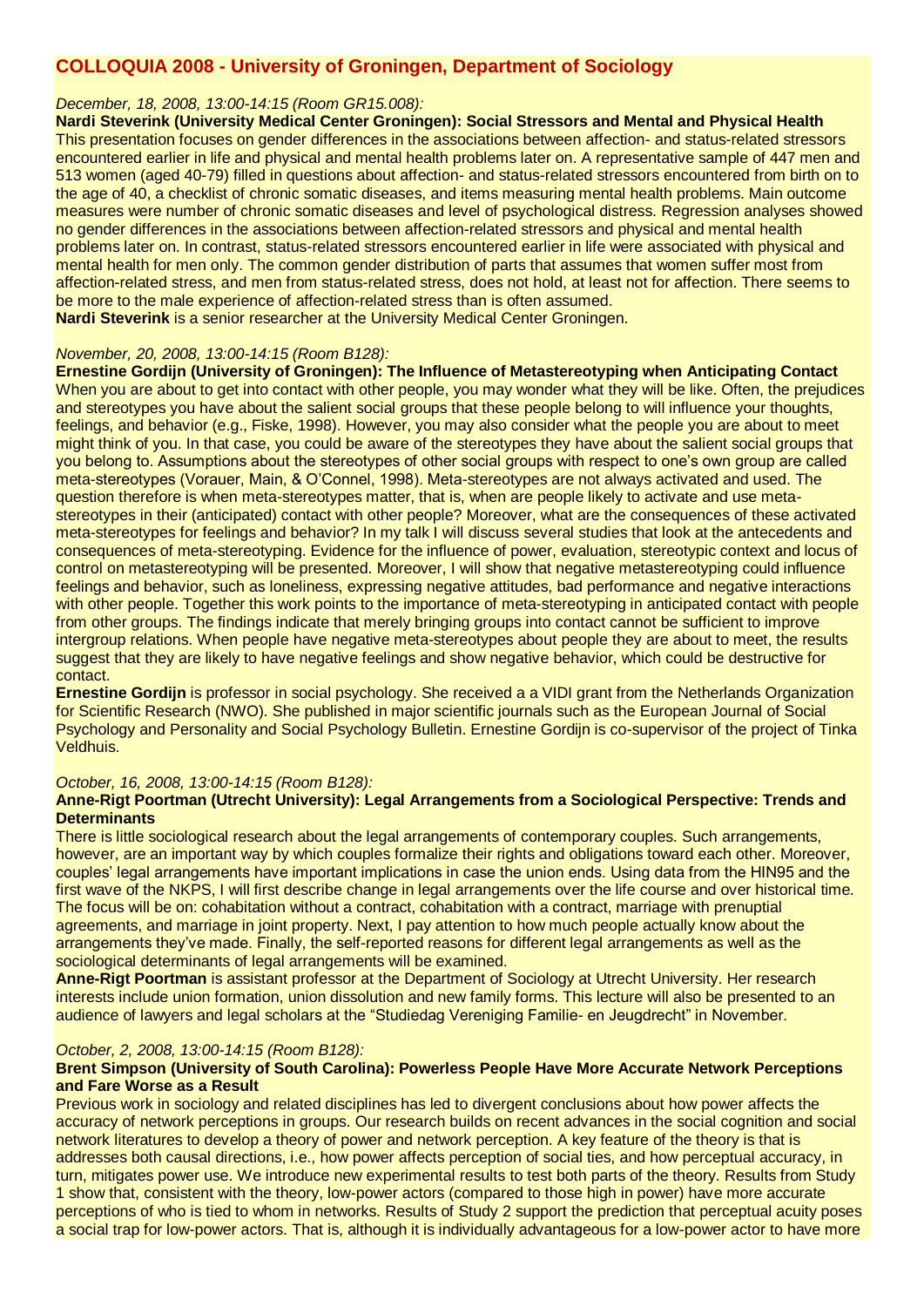accurate perceptions about ties between others in the network, it is collective disadvantageous since increased perceptual accuracy among all low-power actors enhances the advantage of high-power actors. We conclude with general implications and suggestions for future work.

**Brent Simpson** received his PhD in Sociology at Cornell University in 2001. He is now Associate Professor at the University of South Carolina. His primary interests include altruism, cooperation, and other forms of prosocial behavior. His talk on power and perception in social networks has no relevance to any of these interests.

# *Tuesday, September 30, 13.00-14.30 (Room B136):*

## **Bob Mills (Canadian Parliament): Change: New Ideas to Deal with Climate Change**

Bob Mills has been a Member of Parliament in the Canadian government since 1993. His primary interest lies in the area of the environment. He is a Steering Committee Member for the G8+5 Climate Change Dialogue Group, the Canadian Representative to the Arctic Council, Member of the International Polar Year National Commission and Chair of the Canadian Standing Committee on the Environment. In 2004, he received the Sierra Club Bronze medal for work on the endangered species law and in 2005 the IFAW annual 'Animal Action Award' for work on C-15. In June of this year he received the GLOBE award in Tokyo for Lifetime Achievement for Environmental contribution. He also holds the record for the longest speech ever given in Canadian parliament, where he talked for over 11 hours about Kyoto.

#### *September 1, 2008, 12:00-13:30 (Room M140):*

# **Martijn Aslander (lifehacking.nl): Slimmer en effectiever werken in de netwerksamenleving**

Het kan gebeuren: u zit in het buitenland, maar u wilt in een internetcafé toch even uw bankzaken online regelen. Grote vraag: hoe beschermt u dan het beste uw wachtwoord? Een lastige vraag, maar het antwoord is minder lastig dan het lijkt. Een simpel handigheidje kan al uitkomst bieden. Een speciaal softwareprogrammaatje bijvoorbeeld. Of het gebruik van een virtueel toetsenbord, dat op elke pc aanwezig is. Het zijn twee manieren om te voorkomen dat criminelen of computerhackers kunnen achterhalen wat u op uw computer heeft ingevoerd. Op internet hebben soortgelijke handigheidjes ook een naam: lifehacks. De term, die overwaaide uit de Verenigde Staten, beschrijft alle manieren om bepaalde problemen op te lossen en daarmee een hoop tijd te besparen.

In Nederland werd lifehacking geïntroduceerd door het weblog Lifehacking.nl, waar tegenwoordig zo'n twintig lifehackers dagelijks hun favoriete hacks posten. Van hoe je handig gebruik kunt maken van het programma 'Mail' op een Mac tot en met hoe je internet op de laptop krijgt via de telefoon. Een paar simpele lifehacks is onmisbaar in Aslanders digitale bestaan. Het gebruik van zogenaamde RSS-feeds bijvoorbeeld om het nieuws te kunnen volgen zonder te hoeven surfen over het web. Volgens Aslander vormen die inmiddels zijn "persoonlijke informatieradar en filter". Verder zijn er twee handige programmaatjes die hij dagelijks gebruikt. Het programma Evernote voor het vastleggen van waardevolle zaken als knipsels en dingen op het web. En Textexpander, een programma waarmee hij kan typen zonder te typen. "Textexpander is een bizar krachtige tool, waarmee je automatisch formulieren op internet kunt invullen of tikfouten kunt voorkomen", aldus Aslander.

**Martijn Aslander** is lifehacker, connector en resourcer. Artikelen over hem verschenen onder meer in NRC Handelsblad en Metro.

#### *June, 24, 2008, 13:00-14:15 (Room B128):*

# **Jan Kratzer (University of Groningen, Management and Organization): National and International Interlocking Directorates Within Europe: Corporate Networks Within and Between 15 European Countries**

Analyses of European interlocking directorates networks are presented. Data are collected in the beginning of 2006 of 15 European countries, with a total of 362 corporations, and 6115 board positions. First, interlocking directorates networks within countries show large differences in density. It is shown that these differences are strongly related to the type of capitalist system in place. Second, the European transnational interlocking directorate network is presented. The different countries show different positions within this transnational network. Duration of EU membership strongly correlates with the centrality a country has in this European network. Finally, the relation between national and international networks has been studied.

**Jan Kratzer** was a Ph.D. student at the ICS. Presently, he is appointed a associate professor in Innovation Management and Strategy at the Faculty of Economics and Business of the University of Groningen. This presentation is a co-production with Kees van Veen.

#### *May, 22, 2008, 13:00-14:15 (Room B128):*

# **Tim W. Fawcett (University of Groningen, Theoretical Biology): Flexible Mating Strategies in Humans and Other Animals**

Sexual selection is a potent evolutionary force, generating an incredible diversity of courtship displays which serve to attract the opposite sex. According to standard 'textbook' theory, all individuals should strongly prefer mates offering high-quality genes or plentiful resources, because this gives them the greatest fitness. This view is at odds with the considerable variation in mate preferences we see in real animals: some individuals have strong preferences, some have weak preferences, and some prefer a different type of mate altogether. In collaboration with others, I have been building evolutionary models to try and understand why such differences exist. Rather than fixed, uniform preferences, our work suggests that mate preferences should be flexible, with individuals adjusting their choosiness according to their current condition and circumstances relative to others in the population. For example, individuals in poor condition have slim chances of obtaining a high-quality mate, so they might do better by courting low-quality individuals. Our predictions can be tested in a wide range of species; some evidence of flexible mate-choice already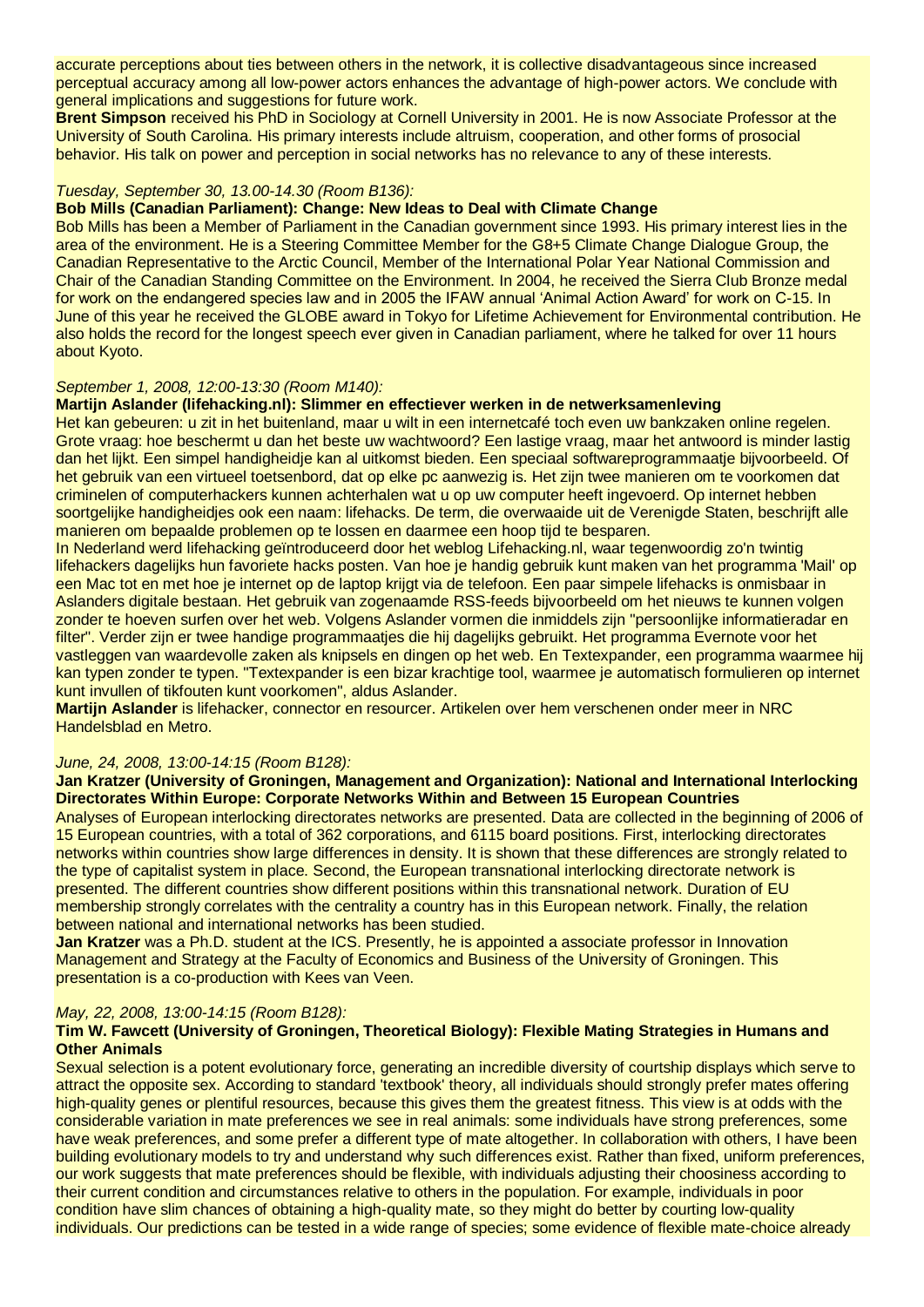exists for orb-weaving spiders, field crickets, sticklebacks, zebra finches and fruit flies. We are now testing the specific predictions of our model by studying humans taking part in a 'speed-dating' event.

**Tim Fawcett** is a postdoctoral researcher in the Theoretical Biology Group at the University of Groningen, based in Haren. He read zoology at the University of Bristol, did his PhD at the University of Cambridge and came to Groningen in 2003. His current work focuses on 'The Evolution of Flexible Mating Strategies', an NWO-funded project combining mathematical models with empirical research. This is a collaborative effort involving members of the Social Psychology group in Groningen. For more information, please visit [the website of his department.](http://www.rug.nl/biol/theobio)

# *May, 14, 2008, 16:00-17:15 (Room B128):*

## **Ken Frank (Michigan State University): Toward a Utility Theory of Socially Embedded Action**

In this presentation I will build a theory of the utility of socially embedded action by including sociological motivations as part of utility. Akerlof and Kranton (2002) show how the psychological utility of conformity in a social context can be combined with the standard economic utility of work and leisure. To these I add sociological theory regarding expected utility of investments in others. The investments define a social technology that elaborates on social, generalized, and group generalized exchange. The returns influence future productivity and depend on system level characteristics associated with social capital such as norms, institutions and resources.

**Ken Frank** is a Professor of Counseling, Educational Psychology and Special Education at the College of Education, Michigan State University. He is also appointed as Professor of Fisheries and Wildlife at the College of Agriculture, Michigan State University. He is interested in social structures of organizations and systems. How do the structures evolve, how do they affect what an organization does? He often uses quantitative methods drawing on social networks and multilevel models. Typically he studies small systems, in particular schools as organizations. He has published in American Educational Research Journal, American Journal of Sociology, Review of Research in Education, Social Networks, and Sociology of Education. He also co-authored a publication in Nature.

#### *April, 17, 2008, 13:00-14:15 (Room B128):*

## **Allan V. Horwitz (Rutgers University): Creating Epidemics of Mental Disorder: The Social Transformation of Sadness and Fear into Depressive and Anxiety Disorders**

Recent estimates of rates of mental illness in community populations indicate that nearly a third of the population will suffer from some anxiety disorder and nearly a quarter from a depressive disorder at some point in their lives. These studies also indicate that over half of the population will suffer from a mental disorder at some point in their lives. These figures are widely seen as evidence of an epidemic of mental illness that should call for major efforts to bring people into treatment and provide them with medication or psychotherapy. This talk challenges the assumptions behind these studies and argues that the high apparent prevalence of mental disorder is a result of methods that do not distinguish between normal sadness and fear and disordered depression and anxiety but instead that call both normal and disordered emotions "mental disorders." It also considers some of the social groups that benefit from and perpetuate high estimates of prevalence rates of mental disorders.

**Allan V. Horwitz** earned a doctoral degree in Sociology from Yale University where he was trained in psychiatric epidemiology and in deviance and social control. He is currently Professor II in the Department of Sociology and Institute for Health, Health Care Policy, and Aging Research at Rutgers University where he also serves as Dean for the Social and Behavioral Sciences. He has studied a variety of aspects of mental health and illness, including the social response to mental illness, family caretaking for dependent populations, the impact of social roles and statuses on mental health, and the social construction of mental disorders. His current work integrates biological and sociological perspectives in distinguishing between normal and dysfunctional types of depression. He has published over 60 articles and chapters in the main journals in his field. In addition, he has published several books including *The Social Control of Mental Illness* (Academic Press 1982; new edition Percheron Press 2002); *The Logic of Social Control* (Plenum Press 1990); *Creating Mental Illness* (University of Chicago Press 2002) and *The Loss of Sadness: How Psychiatry Transformed Normal Misery into Depressive Disorder* (Oxford University Press 2007). He is also the co-editor, with Teresa Scheid, of *A Handbook for the Study of Mental Health: Social Contexts, Theories, and Systems* (Cambridge University Press 1999). Since 1980 he has been the co-director (with David Mechanic) of the NIMH funded Rutgers Postdoctoral Program in Mental Health. Professor Horwitz has also been elected Chair of the Mental Health Section of the American Sociological Association and of the Psychiatric Sociology Section of the Society for the Study of Social Problems. In 2006 he received the Leonard Pearlin Award for Distinguished Lifetime Contributions to the Sociology of Mental Health from the American Sociological Association. During the 2007-08 academic year he is a Fellow-in-Residence at the Netherlands Institute for Advanced Study.

## *March, 20, 2008, 13:00-14:15 (GR15.033):*

#### **Christiano Vezzoni (University of Milan): Religion and Politics in Italian Electoral Choice. Which Comes First in the New Century Electoral Divisions?**

This presentation focuses on the changing links between religion, politics and voting behavior. After a brief description of the changes occurred in the relations between religion and vote in Italy in the last decades, I contrast the explanations of these changes by two theories of political change. The starting point of both theories is that, the relation between social identities, namely religious identities, and party choice has weakened. However, the first theory, that we called dealignment theory, proposes an exclusively sociological explanation of the changes occurred, while the second theory, that we called "politics matters" theory, underlines the fact that the political and institutional context can interact with social change in defining and constraining the political behavior of citizens. The test of the different hypotheses derived from the two theories is run against the empirical evidence coming from several Italian